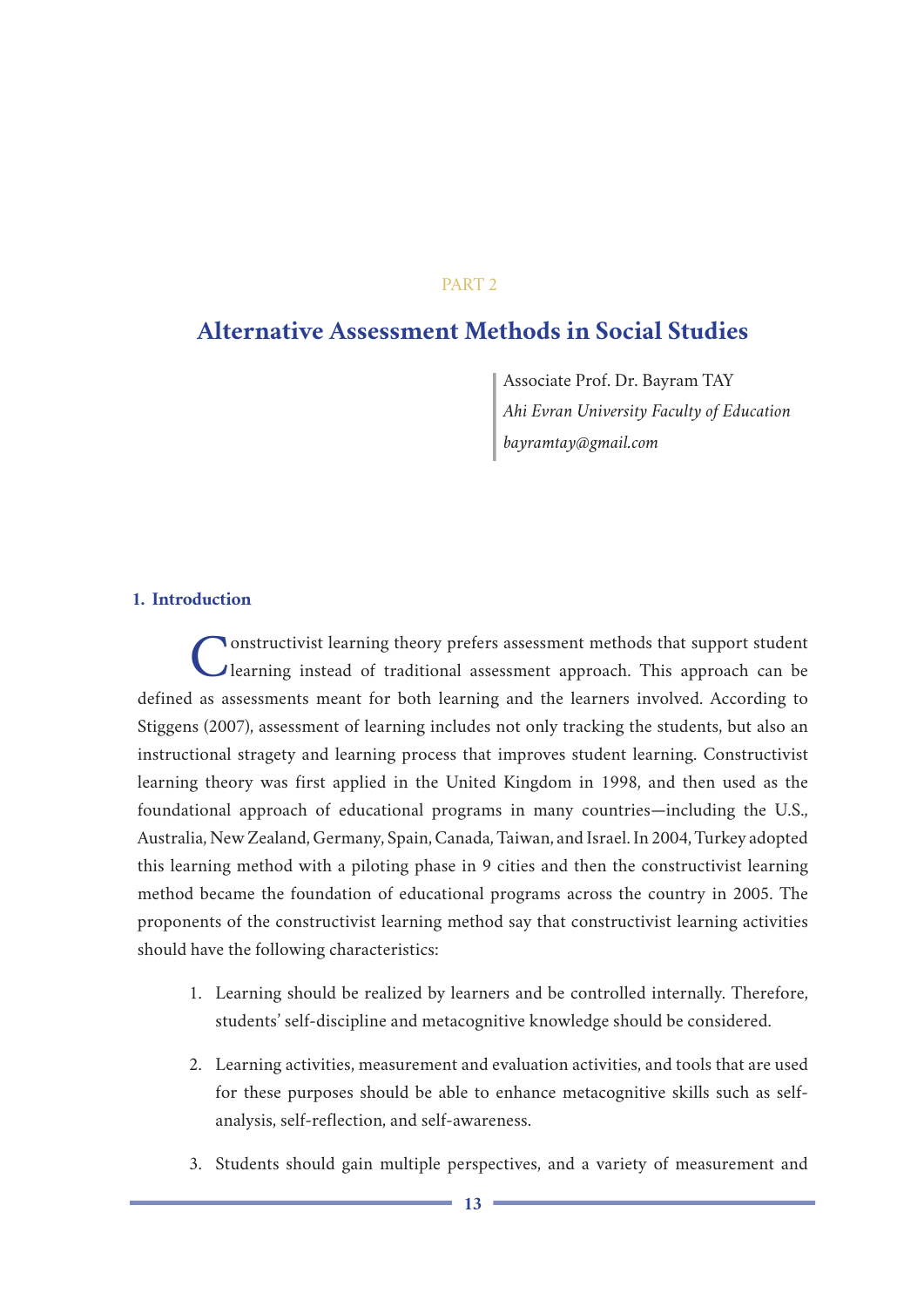evaluation techniques should be used; students should get experience with selfevaluation (Yurdabakan, 2011: 58).

An assessment method that considers the above mentioned features can be described as assessment for learning. Additionally, Stiggins and Duke (2008) claim that, to create beneficial evaluation, teachers should openly answer the following questions before designing and creating an assessment method.

- 1. Based on evaluation results, what instructional decisions will be made?
- 2. Who is going to apply these decisions?
- 3. Which decisions will help educators to make good decisions?

Answers to these questions will serve as a guide to achieve the goal of accurate assessment and, therefore, assessment for learning will ocur. The structuring of constructivist learning theory is learner-centered, liberalistic, individual, and holistic, and prioritizes evaluating the process rather than an end product (Dilaver ve Akyürek Tay, 2008). These properties of constructivist learning theory caused changes in learning and teaching strategies. In addition to this transformation, traditional exam-based assessment methods' observed negative effects and constructivism, an emerging new approach to learning, led to search for alternative teaching and assessment methods that promote deeper learning and studying and supporting high level learning (Tynjala, 1998). Herman (1992) said that educational assessment is an innovation process, where old models are seriously questioned, and new techniques are being developed. Therefore, researchers have become greatly interested in alternative assessment methods (Dochy, Segers ve Sluijsmans, 1999), and many definitions have been explored to describe alternative evaluation.

Alternative assessment is described as the instructional techniques and processes that can be easily integrated into daily classroom and school activities (Hamayan, 1995). As it is described, alternative evaluations are an assessment that can occur during teaching and learning processes in order to provide further learning. Another definition of alternative assessment notes that it is about making decisions regarding the quality of students' responses to questions, and alternative education includes self-tracking as well as providing feedback. The goal of many education systems is easing the transition from feedback to self-tracking (Sadler, 1989), and alternative evaluation serves this goal. According to Tierney, Carter and Desai (1991 cited in Hamayan, 1995), alternative assessment enables students to further develop their skills and abilities. In other words, alternative evaluation provides chances for teachers to see the levels of students' gained skills and abilities, and also the limits of these skills and abilities—all during instructional processes.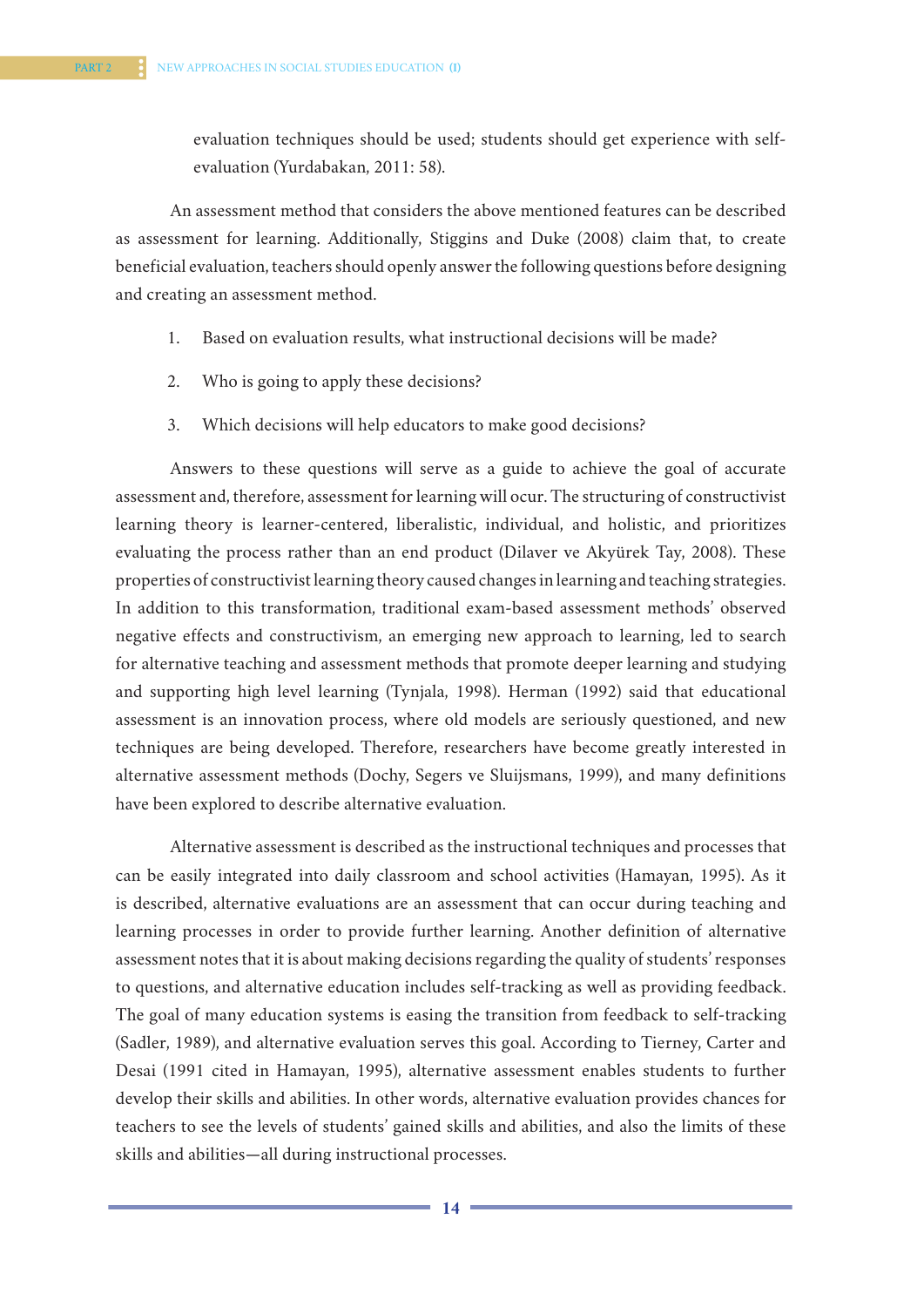Herman, Aschbacher and Winters (1992) noted that the below features are common in alternative forms of assessment:

- 1. Asking students to do, create, produce, or make something;
- 2. Noticing high level thinking and problem solving skills;
- 3. Using meaningful instructional activities;
- 4. Using real life examples;
- 5. Understanding that humans are not machines, so humanistic judgements must be made when grading;
- 6. Requiring new teaching and assessment roles for teachers.

Alternative assessment describes measurement tools that are not used in traditional evaluation methods (Çepni, 2009) and defines measurement tools that assess end products as well as a learning process. In another words, alternative evaluation can be defined as assessment that is not included in traditional evaluation methods and which is usually beneficial for assessing an end product and learning process together, though it also enables one to measure and assess only the product.

Additionally, alternative assessment has some distinctive features. Janich, Liu, and Akrofi (2007) explained these features as consisting of the following:

- 1. Alternative assessment is situated in the classroom, with teachers making choices in the measures used.
- 2. Alternative assessment is based on a constructivist view of learning whereby the student, the text, and the context impact learning outcomes.
- 3. Alternative assessment is predicated on the view that learning processes are equal to, if not greater than, the resulting products.

Based on the above explanations, it is possible to say that alternative evaluation emerged from the constructivist learning view, and assessment strategies which are derived from a framework of constructivist learning theory that includes assessing process, product, or both (Dorn, Madeja ve Sabol, 2004). Alternative assessment provides chances for teachers to consider every student's learning needs and their learning styles, as well as adaptation to instruction, individual tracking of student achievement, the creation of instructional activities that interest and motivate students, and assessment tools designed to enable students to make goal-oriented and objective evaluations so that students progress and advance (Greenstein, 2010). Therefore, developing alternative assessment tools is crucial. Herman, Aschbacher,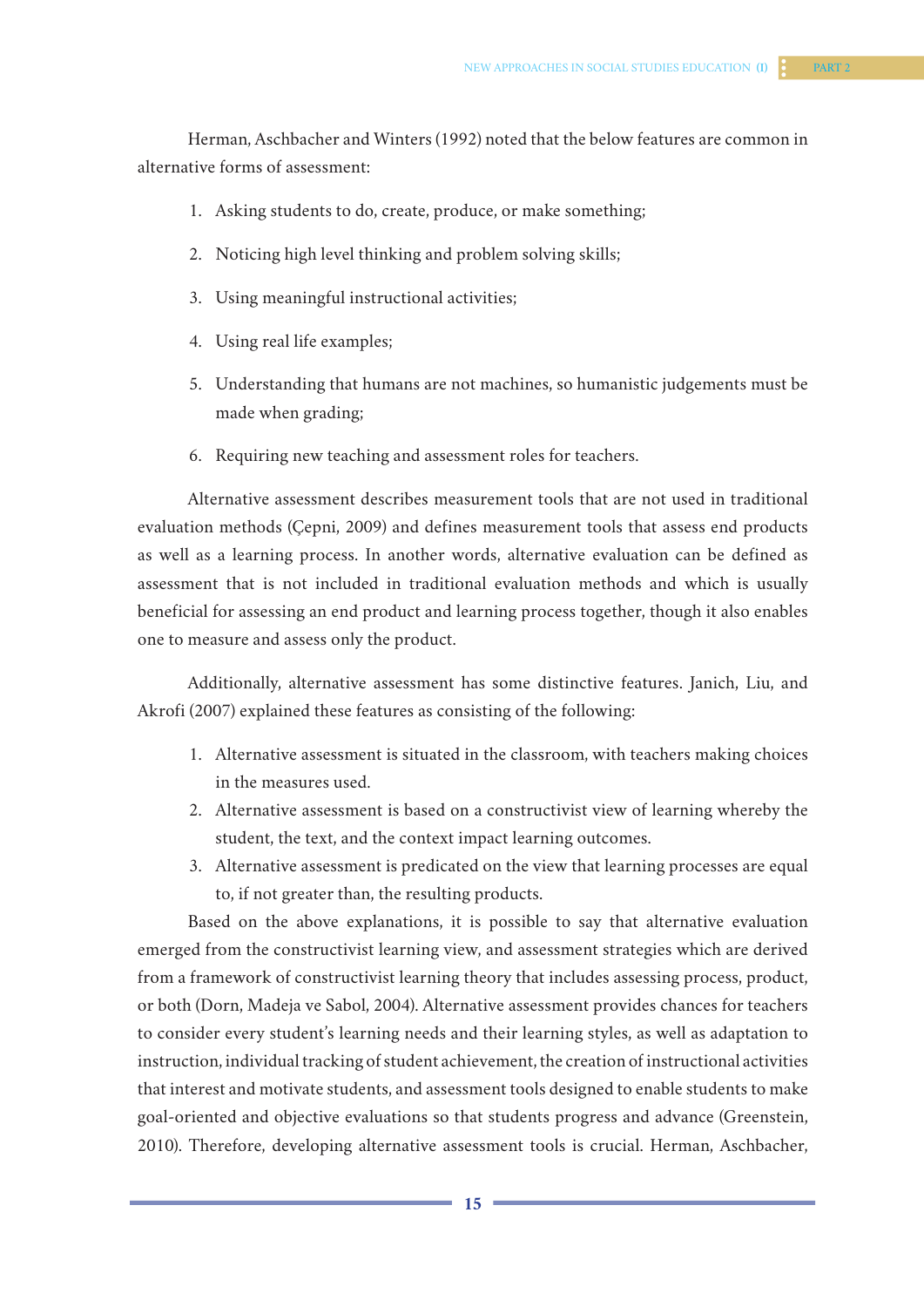and Winters (1992) said that even though alternative evaluation requires one to have new strategies to analyze educational results, the concept of developing alternative evaluation tools is backed up by years of research. That is why developers of high quality tests such as benchmark tests, criterion tests, or performance tests have to follow the below rules, with some variations:

- 1. Determining the skills and achievement that students will develop;
- 2. Elaborating upon tasks that students will use to demonsrate their skills and achievement;
- 3. Determining evaluation criteria and standards for student performance while students are on task;
- 4. Developing a dependable scaling process;
- 5. Identifying validity proofs for supporting decisions that are derived from student assessment;
- 6. Improving educational and instructional programs, the accuracy of evaluation through test results, and the feedback provided to students, parents, and community.

Alternative evaluation tools that are developed based on the above mentioned features serve our goal of assessment and make it possible to evaluate a course. Social Studies courses are some of the courses that can integrate alternative evaluation methods to help us to identify the level of skills and abilities that students have gained. Savage and Armstrond (1996) defined a Social Studies course as a subject which is composed of humanitarian and Social Studies in order to improve citizenship skills. The main goal of the Social Studies subject is becoming an effective citizen, and some features of effective citizen are so described in such a class. In general, these features can be grouped under the title of skills and values. The below list presents the skills for students to gain through the Social Studies subject:

- 1. Thinking skills,
- 2. Research skills,
- 3. Time and chronology skills,
- 4. Map and globe skills,
- 5. Communication skills
- 6. Comprehending change and continuity skills,
- 7. Interpersonal and intergroup skills,
- 8. Drawing and interpreting tables, graphs, and diagram skills, and
- 9. Literacy of digital, financial, and media skills.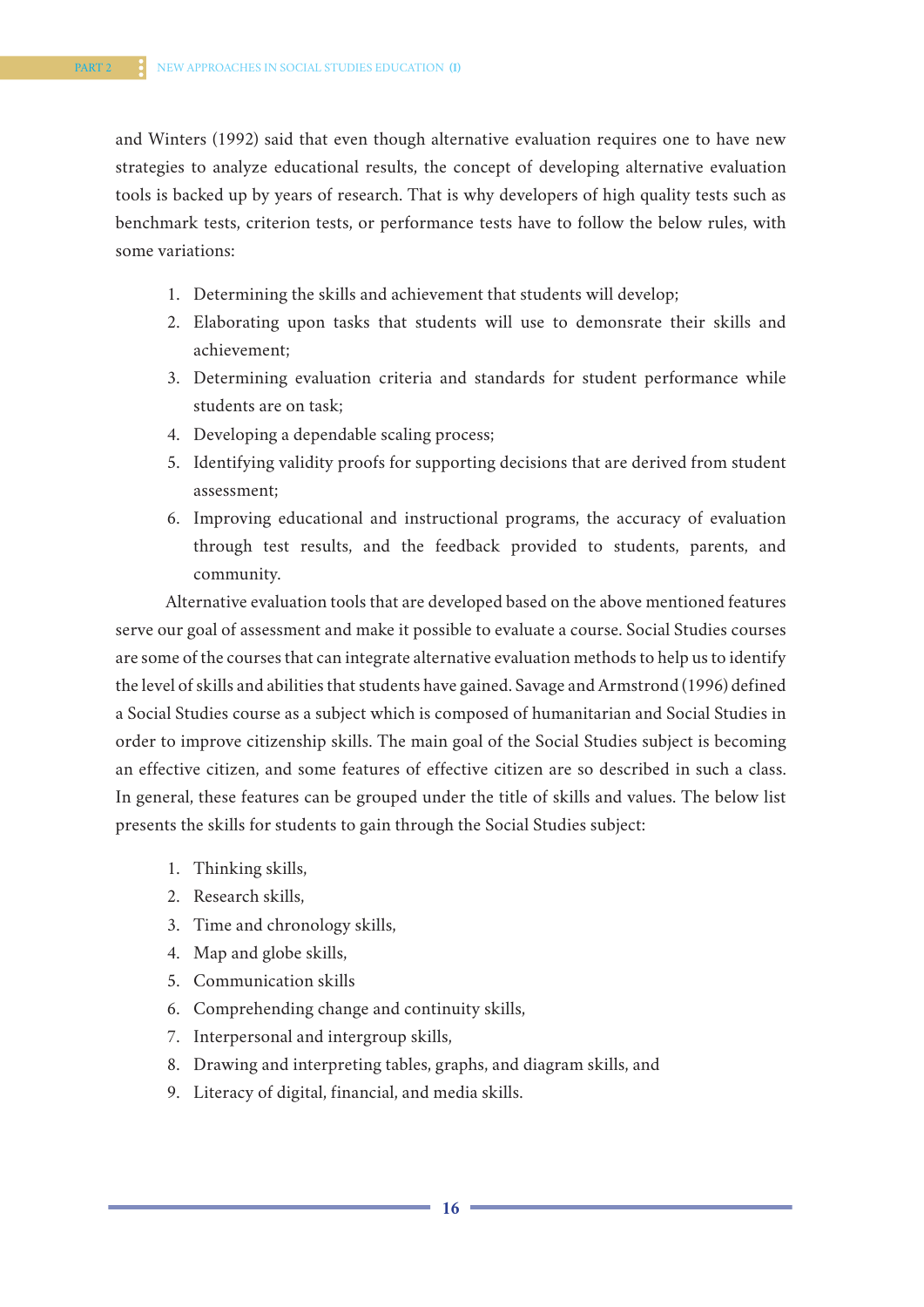| Patriotism, |  | 7. Integrity, |
|-------------|--|---------------|

The values students aim to gain through social stuedies are:

| 2. | Justice,      | 8.  | Tolerance,   |
|----|---------------|-----|--------------|
| 3. | Independence, | 9.  | Hospitality, |
| 4. | Peace,        | 10. | Respect,     |
| 5. | Freedom,      | 11. | Love, and    |
| 6. | Diligence,    | 12. | Helpfulness  |

Significant time is required for students to gain these skills and values, and there is a need for tracking, controlling, and drawing conclusions. It is not possible to determine whether students have gained the intended skills and values, or encountered problems during the instructional activities, when making evaluations through a traditional assessment approach. Therefore, it is necessary to implement alternative assessment since this requires us to assess the process rather than the product. As a matter of fact, in Turkey, the 2005 Social Studies curriculum (as well as 2017 Social Studies curriculum) suggest that an evaluation approach should be in line with the constructivist learning theory evaluation approach through the below articles.

**Article 17:** Teachers should select assessment tools and methods that are appropriate with chapter structure. Teachers should know that evaluation is a part of instruction and it cannot be apart. Teachers should not evaluate only the learning product, but also learning process. They should use traditional and alternative evaluation strategies together. These assessment strategies and tools are composed of ; observation, performance assignments, interviews, self-evaluation scales, portfolio, projects, poster, multiple choice, matching, fill in the blank, and open ended tests. Teachers should not ask divergent questions that will result students to have divergent thinking when using traditional evaluation methods. Some students may be quiet in group discussions, but can write very good compositions or draw pictures. Some students make good presentation but cannot write it very well. As can bee seen that using the variety of evaluation tools will give chances for students to see they have learned. As instructional activities, students should make projects such as pictures, photos, poster, songs, PPT presentations, and maquette. Students should be given chances to present these products to their families and acquiatances (MEB, 2005).

**Article 14.** Evaluation tools and methods that are appropriate with the structure of the chapter. Not only product but also learning process should also be assessed. Traditional assessment and alternative assment method should be used together in evaluation (MEB, 2017).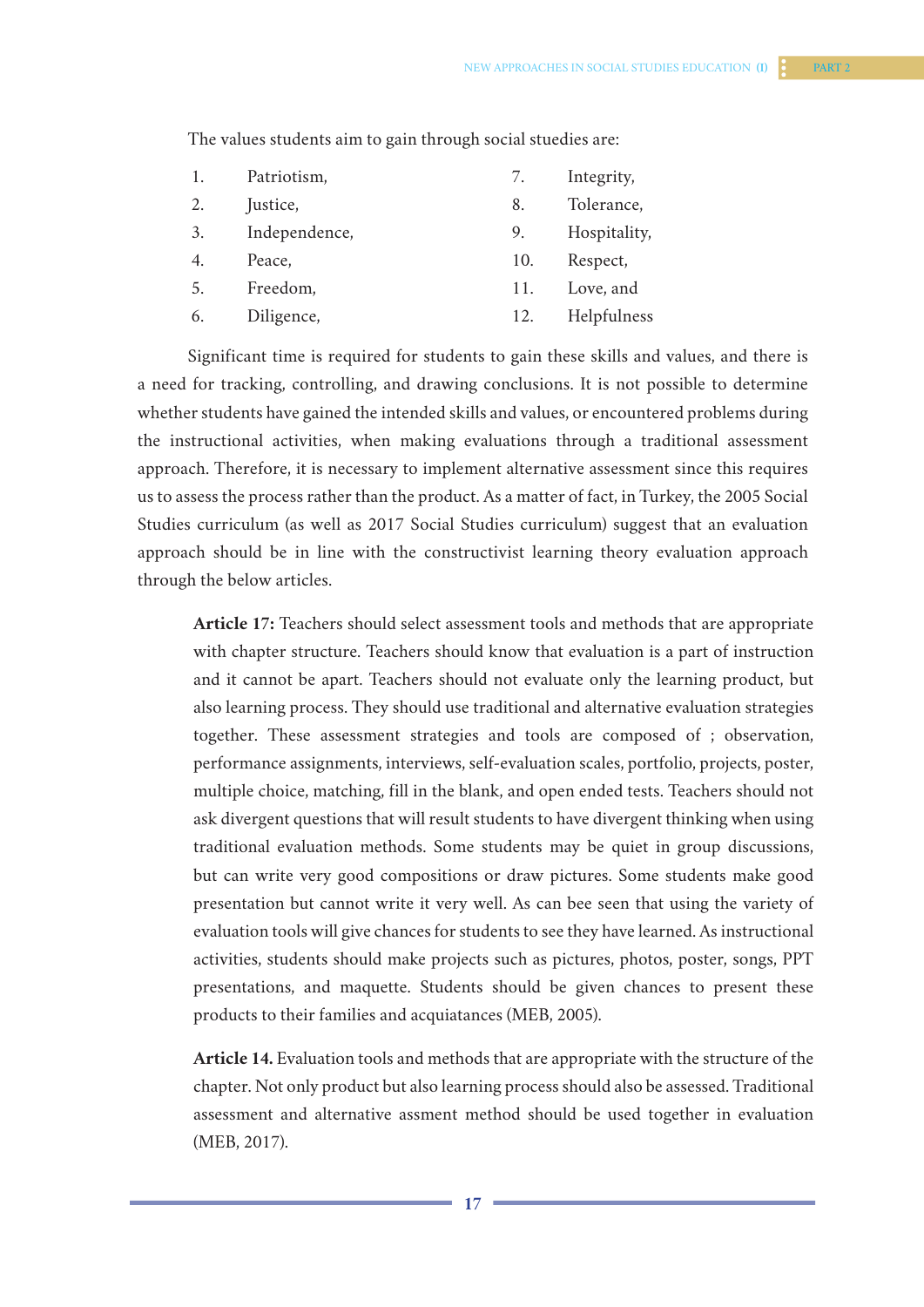Based on these properties, there are several issues that Social Studies teachers need to be aware of when making evaluations. These issues may be listed as:

- a) Selecting assessment tools based on topics;
- b) Applying evaluation as a part of instructional activities in order for learning to occur;
- c) Not only assessing the product, but also the process;
- d) Using traditional and alternative evaluation methods;
- e) Aiming to improve divergent thinking when using traditional evaluation;
- f) Being able to use a variety of evaluation tools together.

An assessment method which is developed based on the above issues will be in line with constructivism. Consequently, constructivist Social Studies teachers have to implement alternative assessment techniques and traditional assessment methods together, and Social Studies teachers are able to use alternative assessment tools as effectively as they use traditional assessment tools. As a result, Social Studies teachers' opinions of alternative assessment are important. Therefore, the following section covers Social Studies teachers' definitions, problems, and suggestions for using alternative assessment methods. It also includes a discussion of advantages and disadvantages of alternative assessment.

## **Social Studies Teachers' Opinions About Alternative Assessment**

Social Studies teachers generally think that alternative assessment is projectperformance evaluation (Tay, 2013). Nitko (1991 cited in Bıçak, 2010) noted that alternative evaluation is also called performance evaluation, but that they do not mean the same thing. Gitomer and Duschell's (1997) definition of alternative evaluatuion, an evaluation that aims to assess performance, is similar to Social Studies teachers' definition of the same. Moreover, previous research (Bal, 2009; Yalçınkaya, 2009; Adanalı and Doğanay, 2010; Toptaş, 2011; Aydoğmuş and Coşkun Keskin, 2012) has shown that teachers have most commonly used project and performance based assignments. It is possible to conclude that Social Studies teachers define alternative evaluation as "project-performance evalatuion" since project and performance assignments are the most commonly used alternative evaluation methods. Additionally, since performance based assessment is a kind of alternative evaluation (Wei ve Pecheone, 2010), it also supports Social Studies teachers using the term "project-performance evaluation" when defining alternative assessment.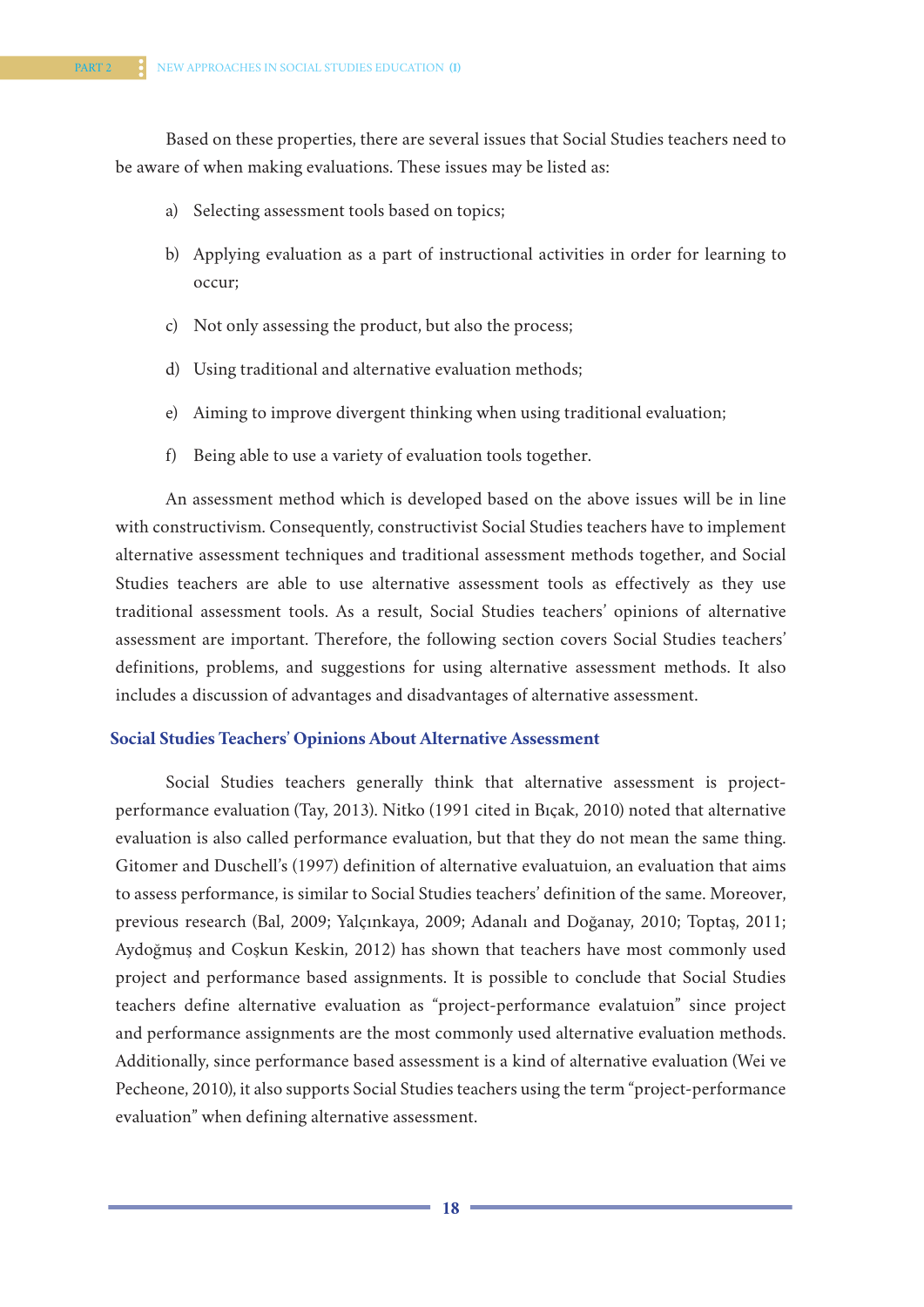According to Social Studies teachers, alternative assessment is "step by step evaluation," "determining student performance and tracking their progress," and "controlling the process of a task in a certain period" (Tay, 2013). Based on these descriptions, Social Studies teachers describe alternative evaluation as: assessing learning activities in a process, controlling the learning in predetermined points, and evaluating the product as well as the process. These descriptions of alternative assessment point out assessing the process. For example, Hamayan (1995) defined alternative evaluation as consisting of instructional methods and processes that can easily be integrated into classrooms or schools' daily activities. Dorn, Madeja, and Sabol's (2004) description of alternative evaluation covers assessing the process, product, or both. Birgin (2008) also pointed out that alternative evaluation forms should serve for assessing student learning, determining shortcomings during learning, and tracking student progress. Bahar, Nartgün, Durmuş, and Bıçak (2010) said "multiple answers, strategies and constructed processes are assessed, authorized, and rewarded by teachers" in describing alternative evaluation, and this describtion implies that alternative evaluation includes assessing the process and controlling the process, as teachers also expressed. Based on the above mentioned explanations, it is possible to conclude that Social Studies teachers' descriptions of alternative evaluation match up with descriptions in the literature.

Social Studies teachers have also defined alternative evaluation as "student socialization" and as "not only acquiring knowledge but also using the knowledge" (Tay, 2013). This definition may be connected with the general framework of a project and performance evaluation, which are methods of alternative measurement and evaluation. Furthermore, Çalışkan and Yiğittir (2015) said that while a product is assessed, the main focus is evaluating the performance during the process in performance-based assessment, and performancebased assessment is more relevant to real life and student-centered when compared to traditional measurement and evaluation. Moreover, performance-based evaluations fulfill a task of preparing students for real life if they are designed with consideration for real life problems and solutions. On the other hand, project based evaluation encourages students to participate in group study and collaborative learning activities. Group study and collaboration activities have a significant effect on student socialization. Furthermore, Ada, Baysal, and Kadıoğlu (2009) claimed that project based evaluation encourages active student participation, includes high level thinking activities, supports the use of a variety of tools and resources, deals with social and life skills together, and points out the use of technology as a learning tool. These definitions of alternative evaluation in literature match up with teachers' descriptions of alternative evaluation as "student socialization" and as "not only acquiring knowledge but also using the knowledge."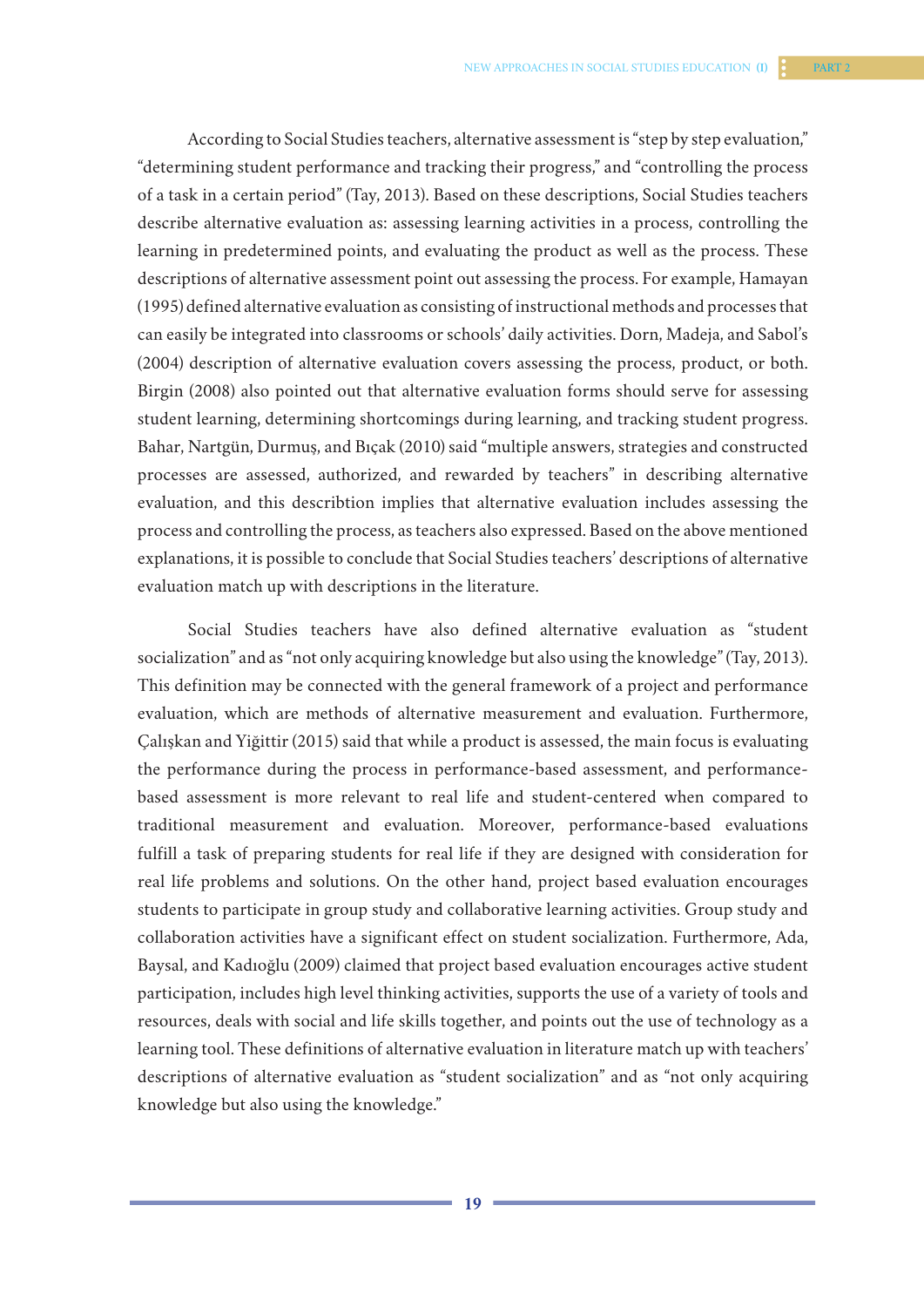Literature indicates that teachers, including Social Studies teachers, know more or less alternative evaluation, think that it is important, but they have some problems with it (Jonson, 1999; Kleinert, Kennedy ve Kearns, 1999; Cheng, 2006; Şaşmaz Ören ve Tatar, 2007; Şimşek, 2011; Yeşilyurt, 2012). However, Corcoran, Dershimer, and Tichenor (2004) said that even though many educators agree on the importance of using at least one kind of alternative (otantic) evaluation in classrooms, they also mention that applying an alternative evaluation technique is difficult.

Social Studies teachers categorized the problems with applying alternative evaluation strategies and solutions to solve problems into four main types: system, teacher-student, school, and parents. Table 1 shows the problems and solutions offered for problems of using alternative evaluation methods in classrooms (Tay, 2013).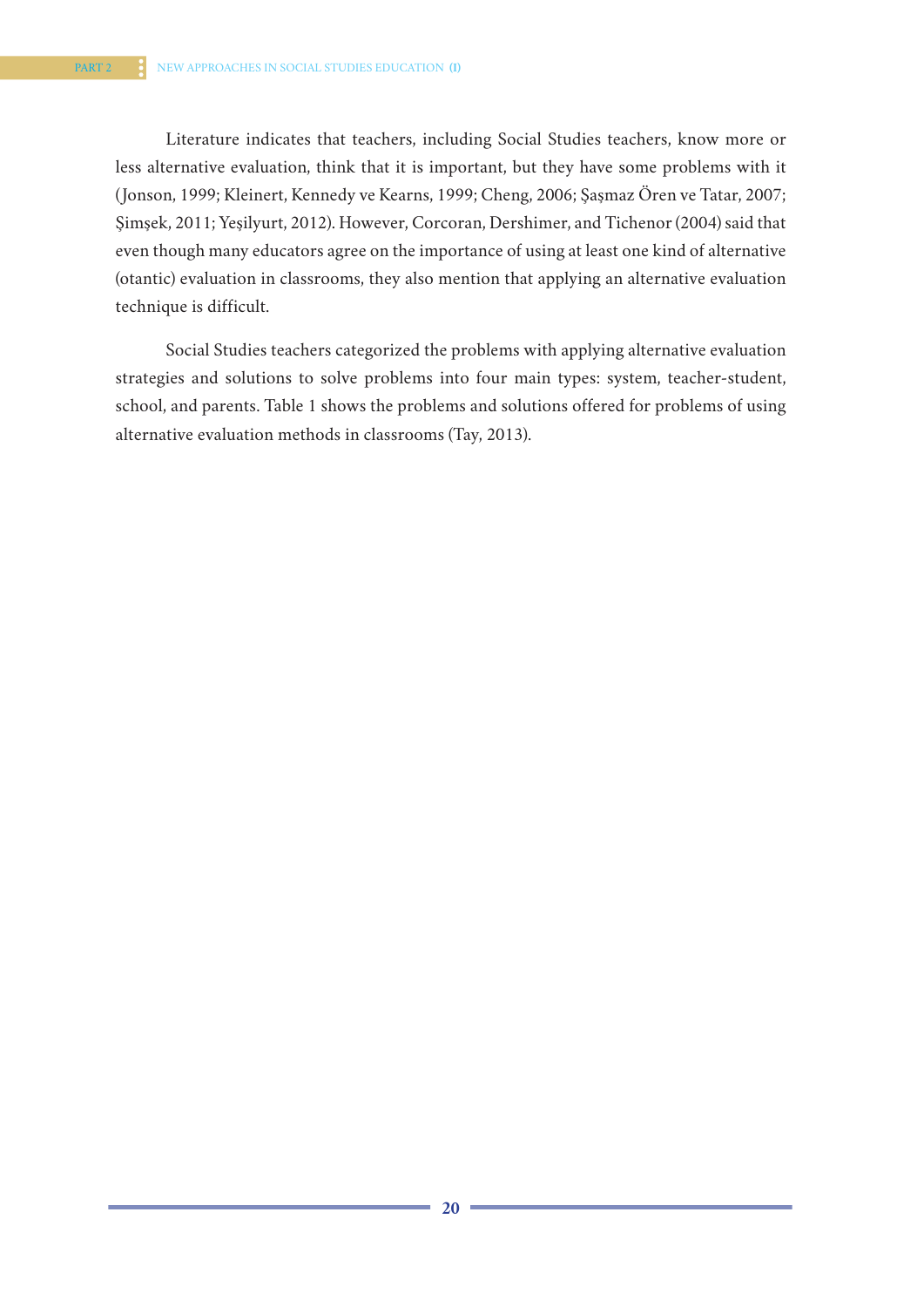## *Table 1*

Problems and solutions offered for using alternative evaluation methods

| <b>Problems</b>                                                                | <b>Solution Offers</b>                                                                                             |  |  |
|--------------------------------------------------------------------------------|--------------------------------------------------------------------------------------------------------------------|--|--|
| System related                                                                 | System related                                                                                                     |  |  |
| Examination system<br>Principals interfering to change grades in the<br>system | Reforming the exam system<br>National Ministry of Educatyion (MEB)<br>should oversee grades and control the system |  |  |
|                                                                                | Educating principals on alternative education                                                                      |  |  |
| Limited hours of Social Studies courses                                        | Increasing the number of Social Studies<br>courses                                                                 |  |  |
| Practice exams                                                                 | Conducting practice exams out of class                                                                             |  |  |
| Performance assignments' lack of direct effect<br>on academic achievement      | Accounting performance assignments grades in<br>academic achievement                                               |  |  |
| Teacher and student related                                                    | Teacher and student related                                                                                        |  |  |
| Teachers' lack of information                                                  | Providing professional development courses<br>for teachers                                                         |  |  |
| Additional burdens on teachers                                                 |                                                                                                                    |  |  |
| Difficulty of composing project/performance<br>groups                          | Teachers should work in the school all day<br>long                                                                 |  |  |
| Not being able to create measurement-<br>evaluation tools                      |                                                                                                                    |  |  |
| Students' tendencies toward easier tasks                                       |                                                                                                                    |  |  |
| Students' lack of interest                                                     | Creating teacher-student collaboration                                                                             |  |  |
| Requirement of doing homework for every<br>course                              |                                                                                                                    |  |  |
| Time problem for students                                                      |                                                                                                                    |  |  |
| School related                                                                 | School related                                                                                                     |  |  |
| Schools' physical structure                                                    | Improving schools' infrastructures                                                                                 |  |  |
| Lack of Social Studies labratories                                             |                                                                                                                    |  |  |
| Crowded classrooms                                                             | Reducing the number of students in a<br>classroom                                                                  |  |  |
| Parents related                                                                | Parents related                                                                                                    |  |  |
| Lack of interest and knowledge of parents                                      | Educating the parents                                                                                              |  |  |
| Parental expectations                                                          |                                                                                                                    |  |  |
| Project and performance assignments being<br>done by parents                   |                                                                                                                    |  |  |
| Additional costs for parents                                                   |                                                                                                                    |  |  |
| Socio-economic status of parents                                               |                                                                                                                    |  |  |
|                                                                                |                                                                                                                    |  |  |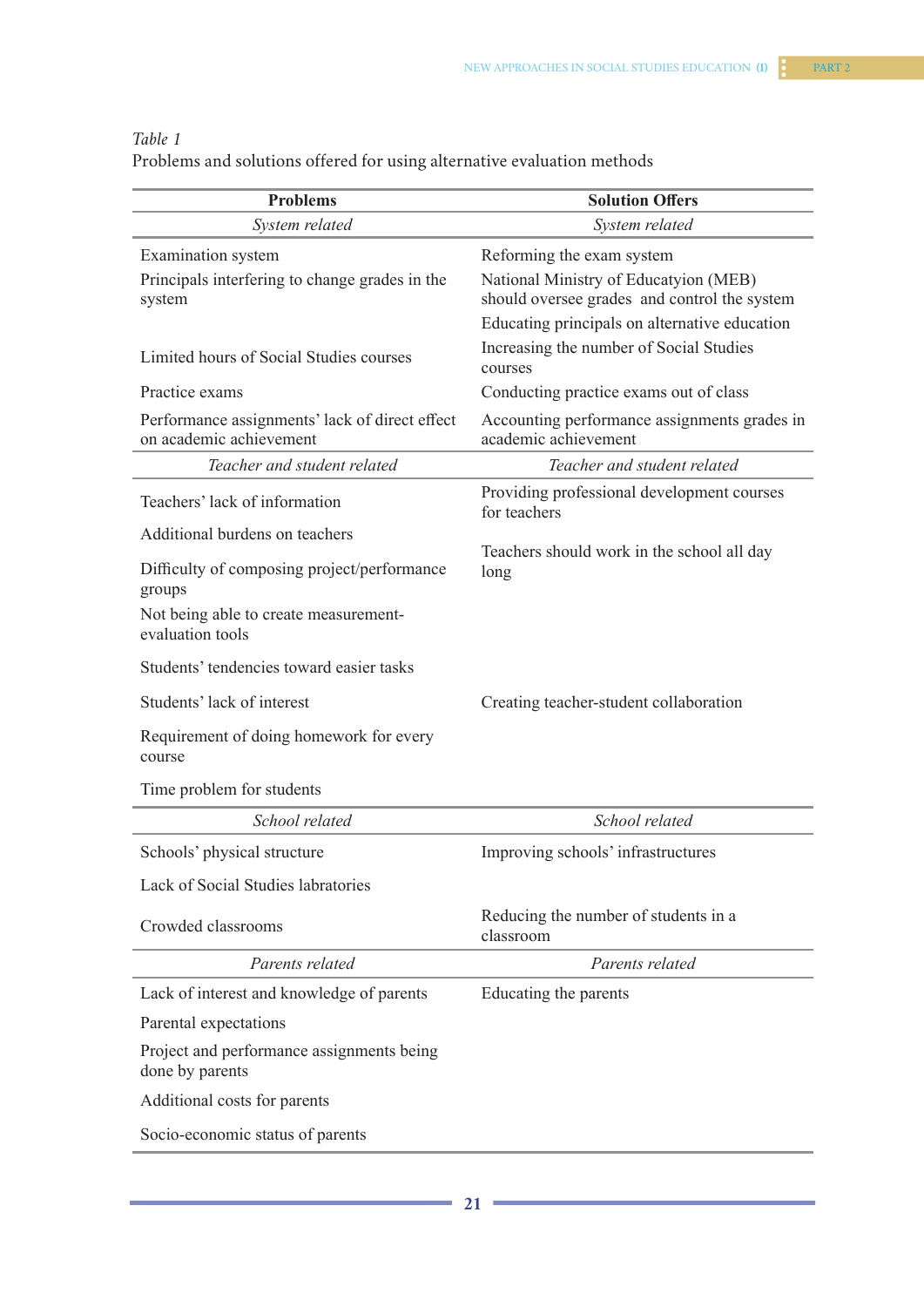Having limited numbers of Social Studies courses is a system-related problem. The research regarding problems that teachers encounter when using alternative evaluation methods shows that the main issues are time related, and they are described as: limited number of courses, lack of time, and not having enough time (Tomal ve Şenol, 2007; Şaşmaz Ören ve Tatar, 2007; Duban ve Küçükyılmaz, 2008; Yalçınkaya, 2009; Karakuş, 2010; Şimşek, 2011; Yeşilyurt, 2012; Aydoğmuş ve Coşkun-Keskin, 2012).

Another problem that Social Studies teachers face is the existing standardized exam system. Tomal and Şenol (2007), Karakuş (2010), and Aktürk (2012) found that standardized exams are crucial problems in integrating alternative evaluation strategies. Social Studies teachers express the issue that standardized exams and problems related to these exams such as principals' interfere to change student grades in the system and practice exams—are some of the important problems that they face when designing alternative assessment tools. Another problem that prevents teachers from integrating performance-based evalation is a lack of any direct impact on students' academic achievement (Tay, 2013)

Social Studies teachers have expressed that the main teacher-student related issue related to not being able to use alternative evaluation is teachers' lack of knowledge about alternative assessment. Literature also confirms teachers' lack of knowledge on integrating alternative evaluation (Duban ve Küçükyılmaz, 2008; Çepni, 2009; Bal, 2009; Ataman ve Kabapınar, 2012; Tuncer ve Yılmaz, 2012). Hambleton and Murphy (1992) maintained that if teachers do not have knowledge and skills related to alternative evaluation, they will face problems when integrating such assessment strategies in a classroom environment.

Causing extra work for teachers is another problem that teachers encounter with alternative evaluation. This problem can be explained by the disadvantage of project-based assessment, which brings up extra work and addtional responsibilities for teachers (Çalışkan ve Yiğittir, 2015).

The literature (Şaşmaz Ören ve Tatar, 2007; Yalçınkaya, 2009; Şimşek, 2011; Aydoğmuş ve Coşkun-Keskin, 2012; Aktürk, 2012; Ataman ve Kabapınar, 2012) supports Social Studies teachers in defining teacher-student related problems when using alternative evaluation: "causing additional work to teachers, difficulty of composing project/performance groups, not being able to create measurement-evaluation tools, students' tendency for easier tasks, students' lack of interest, requirement of doing homework for every course, and students' time problems."

Social Studies teachers identified having crowded classrooms as a school-related problem that prevents their using alternative evaluation methods. The research (Yalçınkaya, 2009; Şimşek, 2011; Yeşilyurt, 2012; Tuncer and Yılmaz, 2012; Aydoğmuş and Coşkun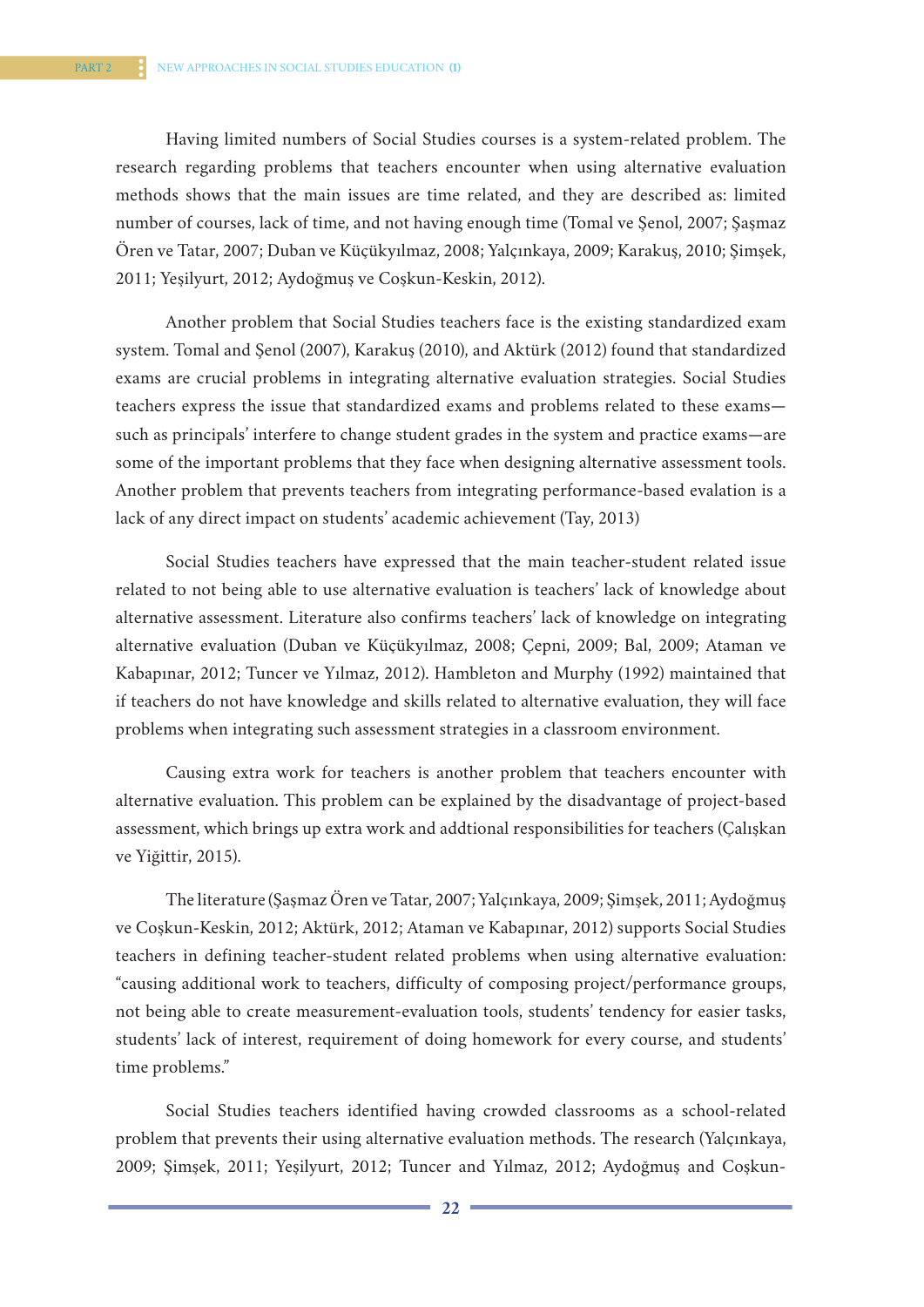Keskin, 2012; Aktürk, 2012) has shown that this is one of the most common problems—to have crowded classrooms not only for Social Studies teachers, but also for teachers of other subjects.

Parent-related problems have been identified as: "parents' lack of knowledge and interest, parents' expectations, project and performance assignemnts are done by parents instead of students, causing additional costs for parents, and parents' socio economic statuses" (Tay, 2013). Social Studies teachers' having the problem of uninterested parents has also been identified in other studies by Yalçınkaya (2009), Şimşek (2011), and Aktürk (2012).

Alternative evaluation methods that can be used in Social Studies courses include:

| a) Performance based evaluation, | j) Attitude scales, |
|----------------------------------|---------------------|
|                                  |                     |

- b) Portfolio, k) Self evaluation,
- c) Project based evaluation, l) Peer evaluation,
- d) Rubrics, m) Group evaluation,
- e) Check lists, n) Interview,
- f) Concept maps, o) Constructed grid,
- g) Rating scales, p) Diagnostic tree, and
- h) Observation forms, q) Word association tests.
- i) Oral presentations,

Research has shown that performance based evaluation, portfolios, project based evaluation, check lists, concept maps, oral presentations, and interview assessment methods are the most commonly used alternative evaluation methods (Adanalı and Doğanay, 2010; Aydoğmuş and Coşkun-Keskin, 2012; Yeşilyurt, 2012; Kaya, Balay, and Göçen, 2012). On the other hand, rubrics, rating scales, observation forms, attitude scales, self evaluations, peer evaluations, group evaluations, constructed grids, diagnostic trees, and Word association tests are either rarely used or never used (Aydoğmuş and Coşkun-Keskin, 2012; Yeşilyurt, 2012; Kaya, Balay ve Göçen, 2012).

Alternative evaluation provides many advantages. These advantages include:

- a) Reducing the burden on students,
- b) Results of permanent learning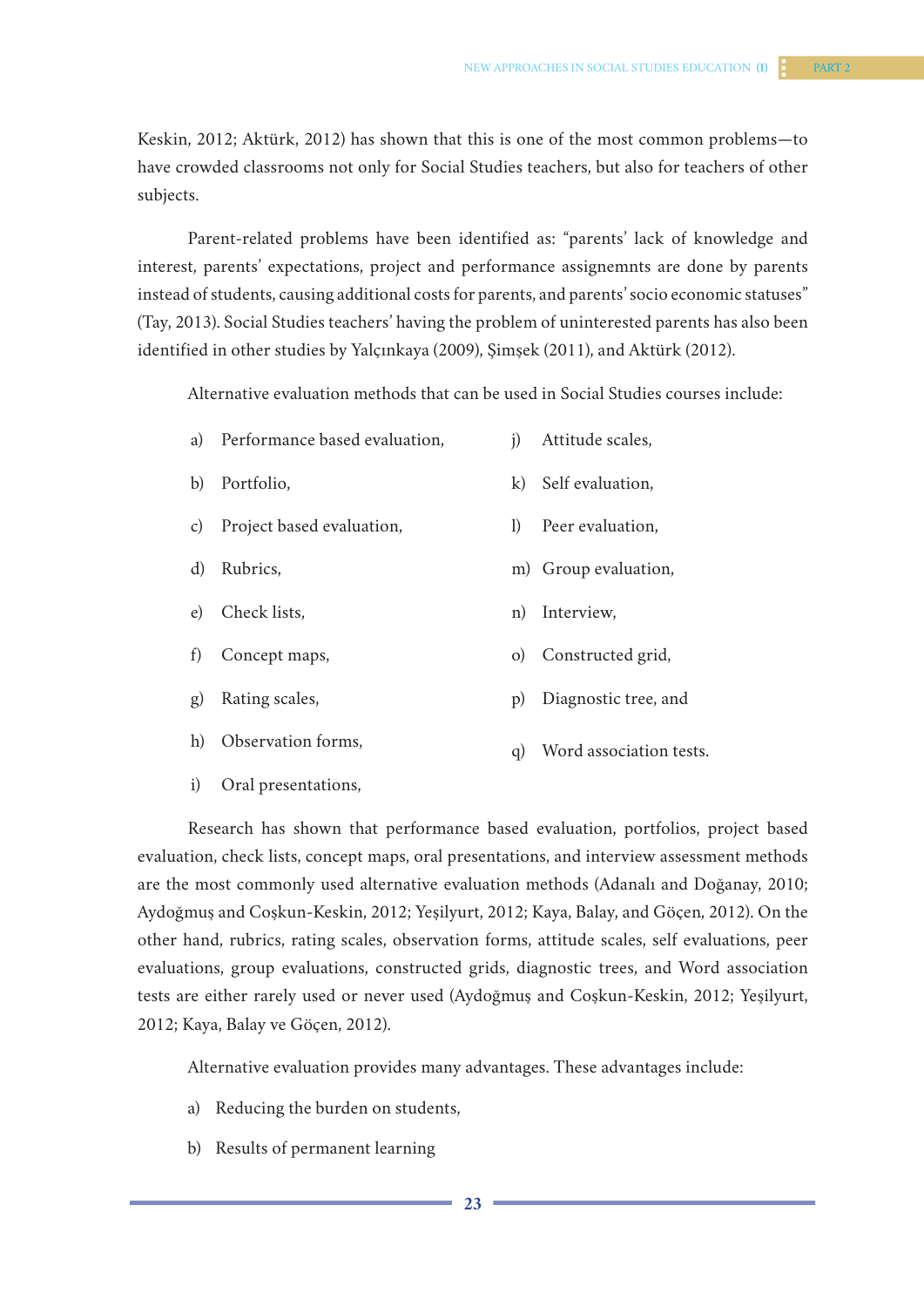- c) Enhancing student research skills,
- d) Helping students to reach the information by themselves
- e) Students improving their skills in self-expression,
- f) Learning by doing,
- g) Improving creativity,
- h) Increasing productivity,
- i) Enabling students to discover skills,
- j) Helping teachers to better know students,
- k) Providing self-control for students,
- l) Developing new skills,
- m) Helping students to gain self-confidence,
- n) Helping students better manage their time,
- o) Helping students gain socialization skills,
- p) Helping students gain communication skills, and
- q) Helping students to become active.

Looking at the advantages of alternative assessment, it can be observed that these advantages apply to both teachers and students, and that these advantages mostly point out improving skills. Besides the above listed advantages, however, there are also some disadvantages of using alternative evaluation which should be noted. According to Social Studies teachers, disadvantages of alternative assessment include:

- a) Causes extra work for teachers,
- b) Results in time issues,
- c) Costs too much,
- d) Increases test anxiety,
- e) It is hard to store all the student projects and products
- f) Lack of resources, and
- g) İncreases paperwork

**24 25**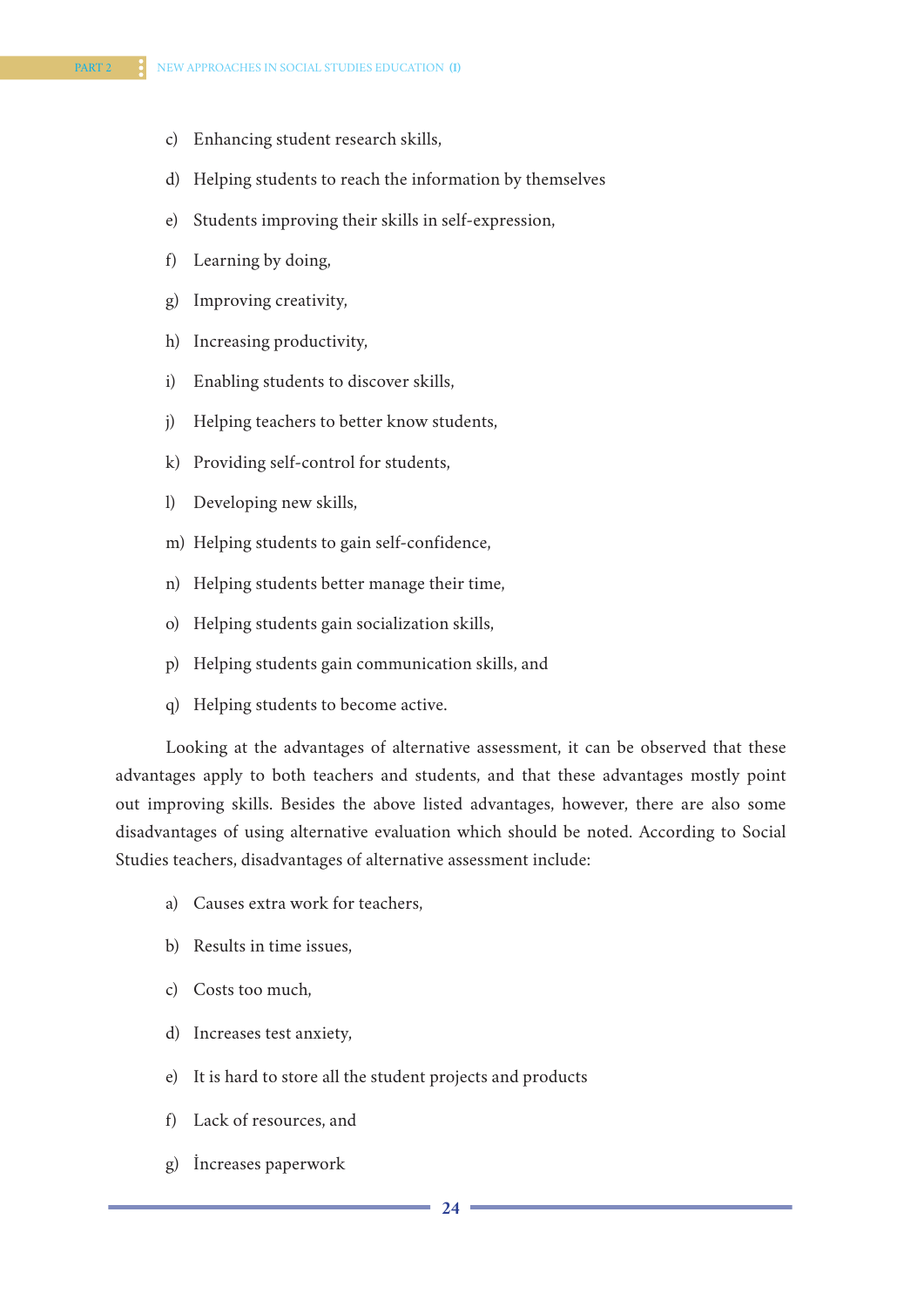The disadvantages that have been ientified by Social Studies teacher coincide with the problems that are faced when integrating alternative assessment methods. We can conclude that Social Studies teachers categorize the disadvantages of alternative evaluation as systembased, teacher-student related, school-related, and parents-related.

#### **Results**

Alternative evaluation has been increasingly used since 1980 as a reflection of constructivist learning theory, and it refers to non-traditional measurement methods. Its approach is one of evaluating the process in general. Alternative assessment has emerged as a result of traditional assessment methods only assessing products being insufficient for answering the needs of contemproary educational approaches. Current Social Studies courses prioritize teaching and the learning of skills and values, which requires a use of alternative evaluation approaches. Therefore, Social Studies teachers need to be equipped with alternative evaluation skills and experiences.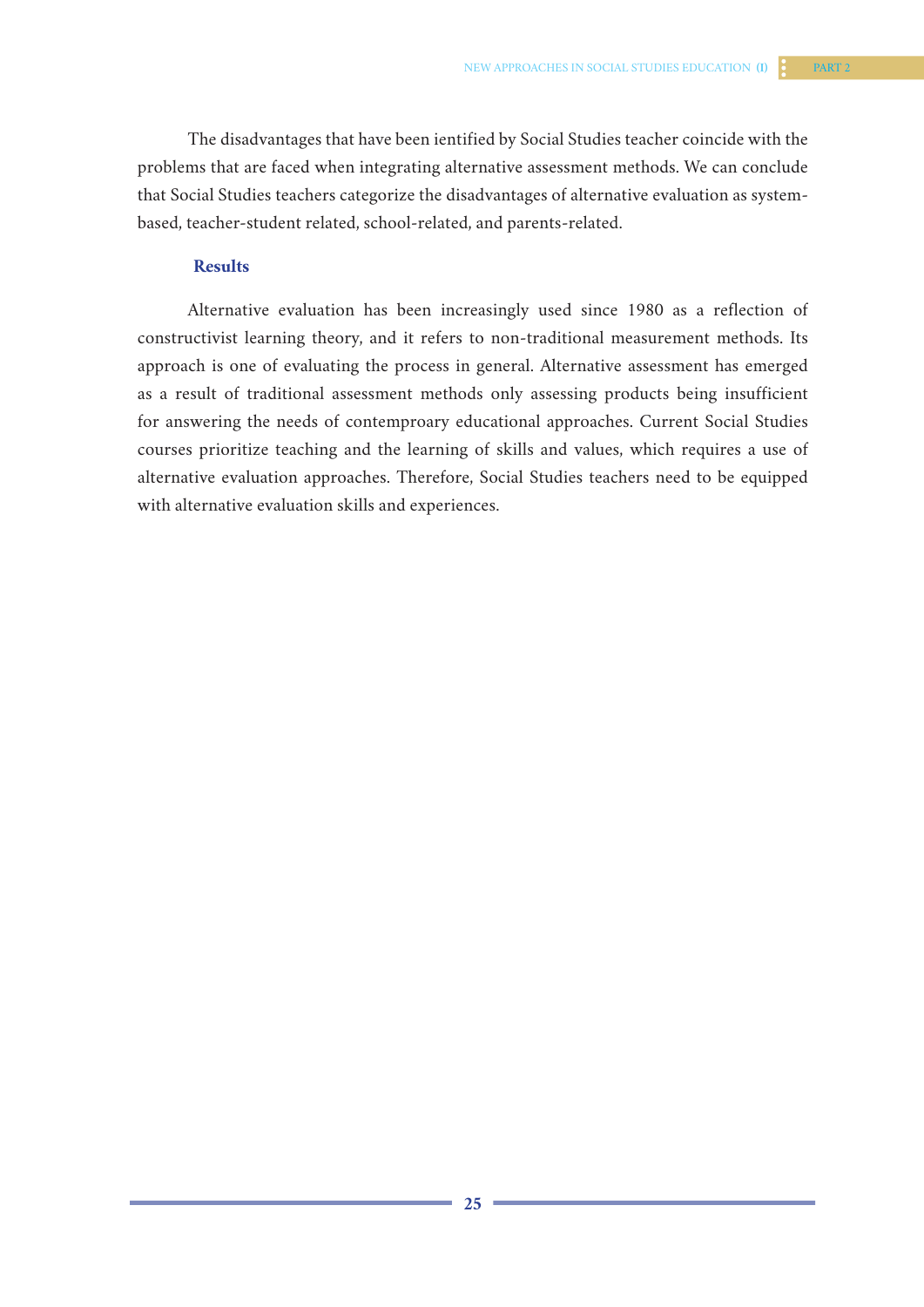#### **REFERENCES**

- Ada, S., Baysal, Z. N. ve Kadıoğlu, H. (2009). Projeye Dayalı Öğrenme Yaklaşımının Öğrencilerin Sosyal Bilgiler Dersine Ilişkin Tutumlarına ve Görsel Sunu Uygulamalarına Etkisi [The effect of project-based learning approach on student's attitude of Social Studies lesson and visual presentation practices]. Ahi Evran Üniversitesi Kırşehir Eğitim Fakültesi Dergisi (KEFAD), 10 (3), 89-96
- Adanalı, K. ve Doğanay, A. (2010). Beşinci Sınıf Sosyal Bilgiler Öğretiminin Alternatif Ölçme Değerlendirme Etkinlikleri Açısından Değerlendirilmesi [The evaluatıon of alternative assessment practıces ın fıfth grade socıal studıes ınstructıon]. Çukurova Üniversitesi Sosyal Bilimler Enstitüsü Dergisi, 19(1), 271-292.
- Aktürk, A. (2012). Sosyal Bilgiler Öğretmenlerinin Sürece Dayalı Ölçme ve Değerlendirme Yöntemlerini Kullanabilme Durumları [Social Studies teachers' capability of using formative measurement and evaluation methods]. Yayınlanmamış Yüksek Lisans Tezi, Ahi Evran Üniversitesi, Kırşehir.
- Ataman, M. ve Kabapınar, Y. (2012). Sosyal Bilgiler (4-5. sınıf) Programlarındaki Ölçme Değerlendirme Yöntemlerinin Kullanılma Nedenleri Ve Uygulamaların Yeterliliği [The purpose and efficiency of the applications of the assessment and evaluation methods in the Social Studies (4-5th grades) program]. Amasya Üniversitesi Eğitim Fakültesi Dergisi, 1(1), 94-114.
- Aydoğmuş, A. ve Coşkun-Keskin, S. (2012). Sosyal Bilgiler Öğretmenlerinin Süreç Odaklı Ölçme ve Değerlendirme Araçlarını Kullanma Durumları: İstanbul ili örneği [The situation of Social Studies teachers' using of process-oriented assessment and evaluation ınstruments: A sample of Istanbul.]. Mersin Üniversitesi Eğitim Fakültesi Dergisi, 8 (2), 110-123.
- Bahar, M., Nartgün, Z., Durmuş, S. ve Bıçak, B. (2010). Ölçme ve Değerlendirme Teknikleri [Measurement and evaluation techniques]. Ankara: Pegem Akademi.
- Bal, A. P. (2009). İlköğretim Beşinci Sınıf Matematik Öğretiminde Uygulanan Ölçme ve Değerlendirme Yaklaşımlarının Öğretmen Ve Öğrenci Görüşleri Doğrultusunda Değerlendirilmesi [The evaluation of measurement and evaluation approaches used in fifth grade mathematics instruction in terms of students and teachers opinions]. Yayınlanmamış Doktora Tezi, Gazi Üniversitesi, Ankara.
- Bıçak, B. (2010). Performans Değerlendirme. İçinde Gömleksiz, M. ve Erkan, S. (Eds.), Eğitimde Ölçme ve Değerlendirme [Measurement and evaluation in education] (197-238). Ankara: Nobel Yayın Dağıtım.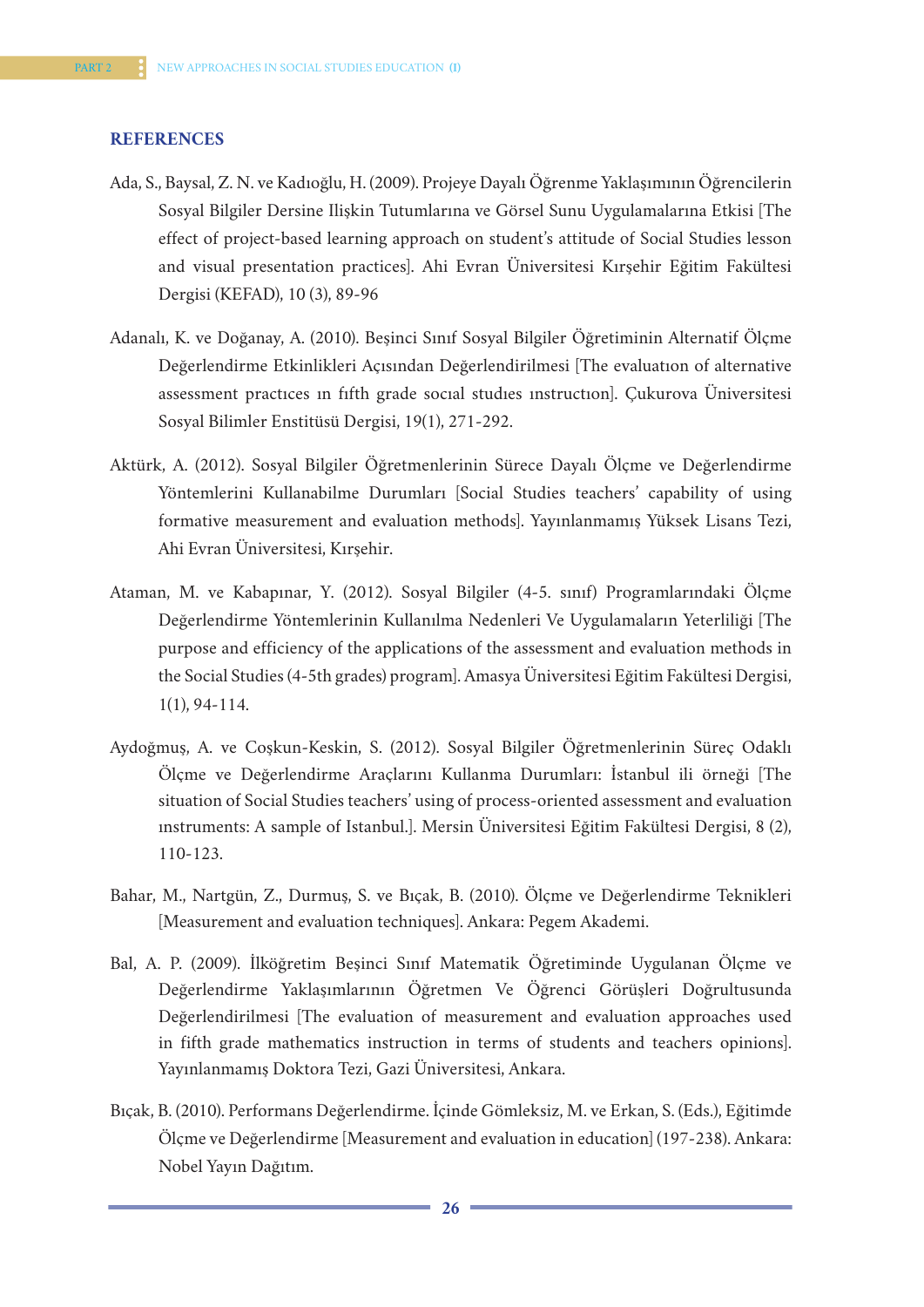- Birgin, O. (2008). Alternatif Bir Değerlendirme Yöntemi Olarak Portfolyo Değerlendirme Uygulamasına Ilişkin Öğrenci Görüşleri [Students' views about the application of portfolio assessment as an alternative assessment method]. Türk Eğitim Bilimleri Dergisi, 6 (1), 1–24.
- Çalışkan, H. ve Yiğittir, S. (2015). Sosyal Bilgilerde Ölçme ve Değerlendirme. İçinde Tay, B. ve Öcal, A. (Eds.), Özel öğretim yöntemleriyle sosyal bilgiler öğretimi [Teaching Social Studies with special teaching methods] (223-290). Ankara: Pegem Akademi.
- Çepni, S. (2009). Performansların değerlendirilmesi. İçinde Ölçme ve değerlendirme [Measurement and evaluation]. Karip. E. (Ed.). Ankara: PegemA Yayınları.
- Cheng, H. M. (2006). Junior secondary science teachers' understanding and practice of alternative assessment in Hong Kong: ımplications for teacher professional development. Canadian Journal of Science, Mathematics and Technology Education, 6 (3), 227-243.
- Corcoran, A. C., Dershimer, L. E. ve Tichenor, S. M. (2004). A teacher's guide to alternative assessment –taking the first steps. The Clearing House, 77 (5), 213– 216.
- Dilaver, H. H. ve Akyürek Tay, B. (2015). Sosyal Bilgilerde Yapılandırmacılık. İçinde Tay, B. ve Öcal, A. (Eds.), Özel öğretim yöntemleriyle sosyal bilgiler öğretimi [Teaching Social Studies with special teaching methods] (99-130). Ankara: Pegem Akademi.
- Dochy, F., Segers, M. ve Sluıjsmans, D. (1999).The use of self-, peer and co-assessment in higher education: A review. Studies in Higher Education, 24 (3), 331–350.
- Dorn, C.M., Madeja, S. ve Sabol, R. (2004). Assessing expressive learning a practical guide for teacher-directed authentic assessment in k–12 visual arts education. New Jersey: Lawrence Erlbaum Associates, Publishers (LEA).
- Duban, N. ve Küçükyilmaz, E. A. (2008). Sınıf Öğretmeni Adaylarının Alternatif Ölçme-Değerlendirme Yöntem ve Tekniklerinin Uygulama Okullarında Kullanımına Ilişkin Görüşleri [Primary education pre-service teachers' opinions regarding to the use of alternative measurement-evaluation methods and techniques in practice schools]. İlköğretim Online, 7(3), 769-784.
- Gitomer, D. H. ve Duschl, R. A. (1997).Strategies and challenges to changing the focus of assessment and instruction in science classrooms. Educational Assessment, 4 (1), 37-73.
- Greenstein, L. (2010). What teachers really need to know about formative assessment. Alexandria, Virginia USA: ASCD
- Hamayan, E.V. (1995). Approaches to alternative assessment. Annual Review of Applied Linguistics, 15, 212–226.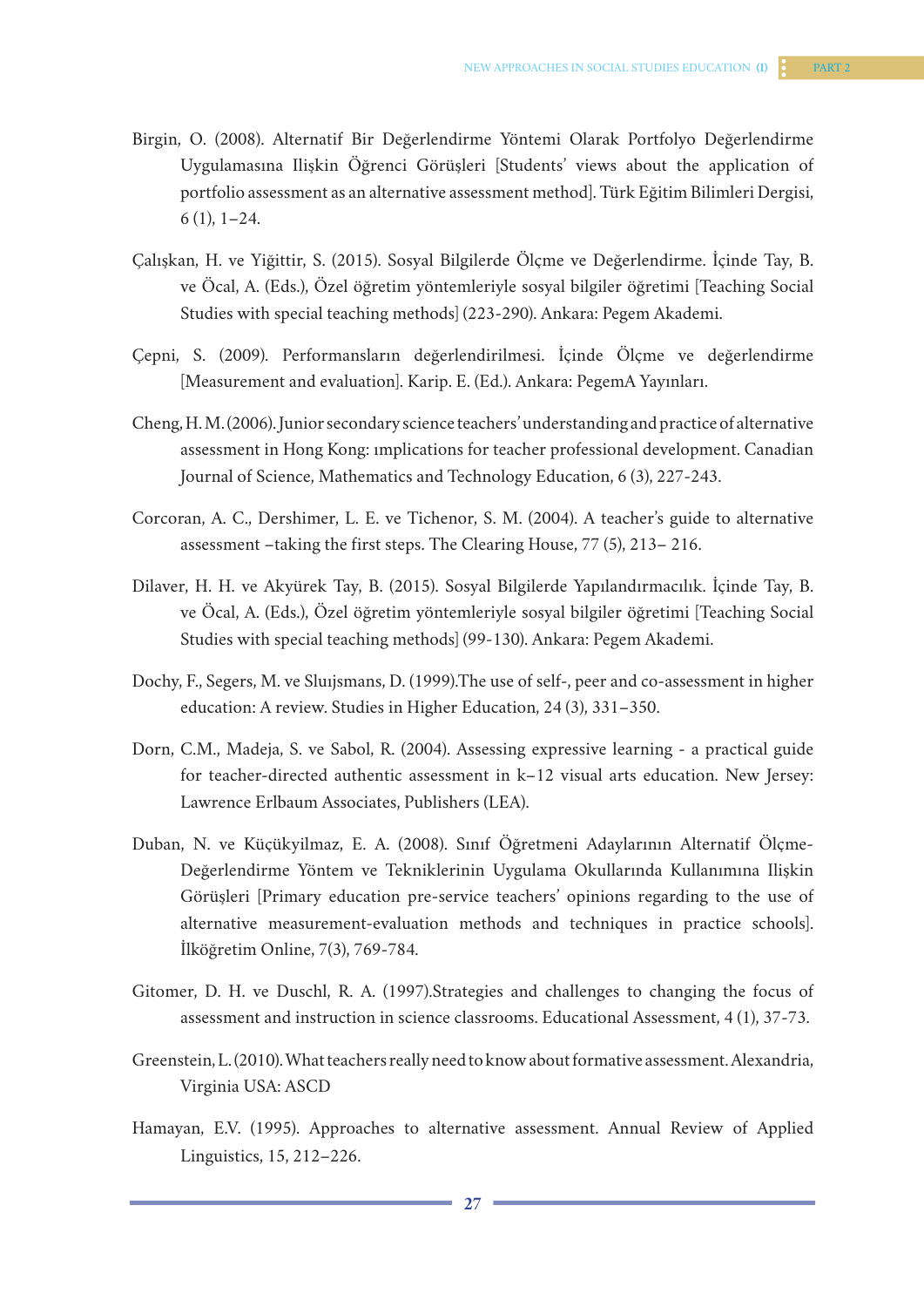- Hambleton, R. K. ve Murphy, E. (1992). A psychometric perspective on authentic measurement. Applied Measurement in Education, 5(1), 1–16.
- Herman, L. J. (1992). What research tells us about good assessment? Educational Leadership, 49 (8), 74–78.
- Herman, L. J., Aschbacher, P. R. ve Winters, L. (1992). A practical guide to alternative assessment. The Regents of the University of California: Association for Supervision and Curriculum Development.
- Janich, C., Liu, X. ve Akrofi, A. (2007). Implementing alternative assessment: opportunities and obstacles. The Educational Forum. 71, 221-230.
- Jonson, J. L. (1999). Understanding barriers to teachers' use of alternative classroom assessment, Unpublished Master Thesis, University Of Nebraska, Lincoln.
- Karakuş, F. (2010). Ortaöğretim Matematik Dersi Öğretim Programında Yer Alan Alternatif Ölçme ve Değerlendirme Yaklaşımlarına Yönelik Öğretmen Görüşleri [Tteachers' views related to the alternative assessment methods in the program of secondary school education mathematics studies]. Türk Eğitim Bilimleri Dergisi, 8(2), 457-488.
- Kaya, A., Balay, R. ve Göçen, A. (2012). Öğretmenlerin Alternatif Ölçme Ve Değerlendirme Tekniklerine Ilişkin Bilme, Uygulama ve Eğitim Ihtiyacı Düzeyleri [The level of teachers' knowing, application and training need on alternative assessment and evaluation techniques]. International Journal of Human Sciences, 9(2), 1303-5134.
- Kleinert, H. L., Kennedy, S. ve Kearns, J. F. (1999). The impact of alternate assessments: a statewide teacher survey. The Journal of Special Education, 33 (2), 93-102.
- MEB. (2005). 6. ve 7. Sınıf Sosyal Bilgiler Programı [6th and 7th grade Social Studies program]. Ankara: MEB Yayınları.
- MEB. (2017). Sosyal Bilgiler Dersi Öğretim Programı (ilkokul ve ortaokul 4, 5, 6 ve 7. sınıflar) [Social Studies curriculum (primary and secondary schools 4, 5, 6 and 7)]. retrieved from http://ttkb.meb.gov.tr on15.01.2017.
- Sadler, R. (1989). Formative assessment and the design of instructional systems. Instructional Science, 18, 119–144.
- Şaşmaz Ören, F. ve Tatar, N. (2007). İlköğretim Sınıf Öğretmenlerinin Alternatif Değerlendirme Yaklaşımlarına Ilişkin Görüşleri-I [The opinions of classroom teachers about alternative assessment approaches-I]. Dokuz Eylül Üniversitesi Buca Eğitim Fakültesi Dergisi, 22, 15-27.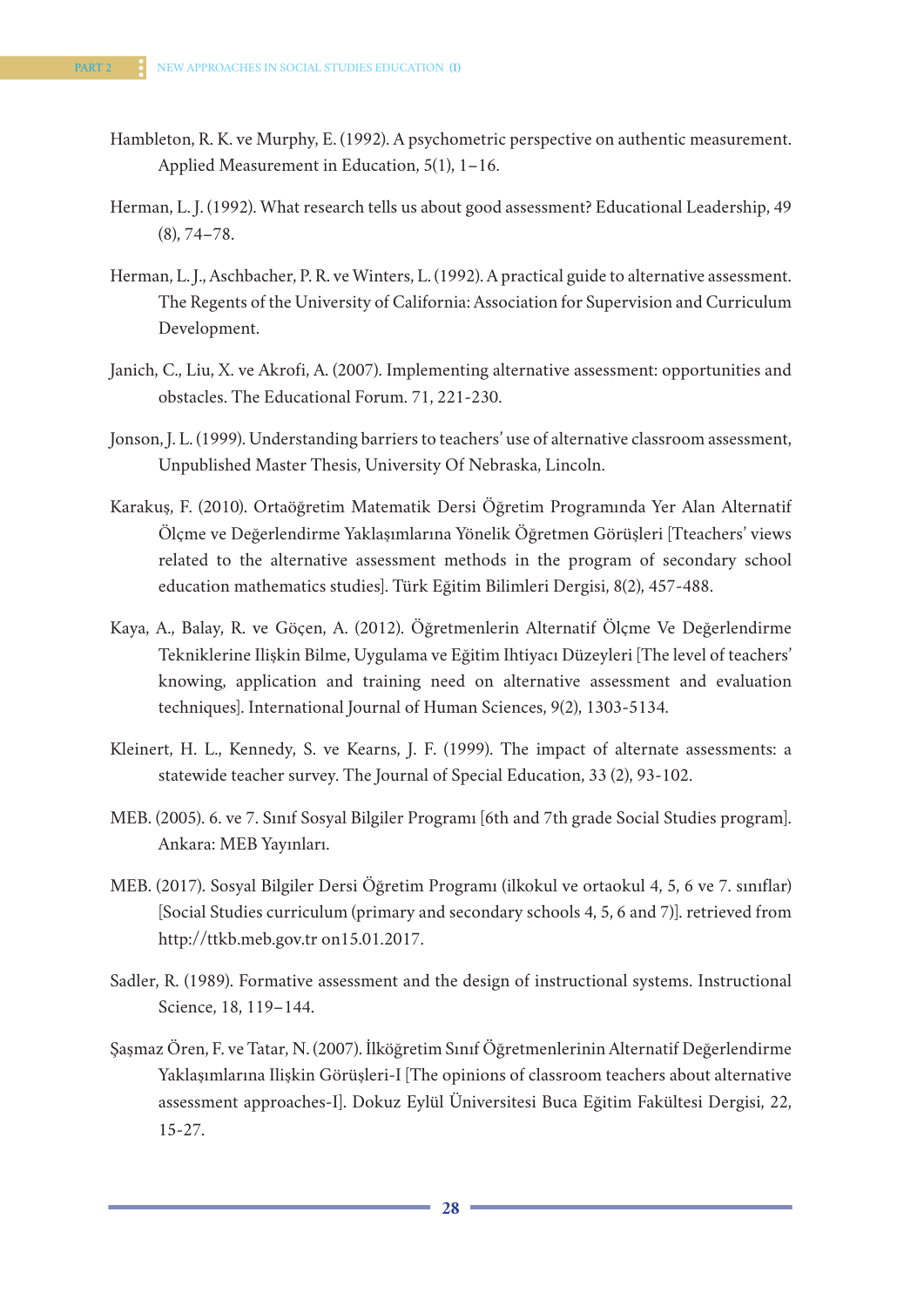- Savage, T. V. ve Armstrong, D.G. (1996). Effective teachingin elementary Social Studies. USA: Prentice Hall.
- Şimşek, N. (2011). Sosyal Bilgiler Dersinde Alternatif Ölçme Değerlendirme Araçlarının Kullanılması: Nitel Bir Çalışma [Using alternative measurement and assessment instruments in Social Studies lessons: a qualitative study]. fırat üniversitesi sosyal bilimler dergisi, 21 (1), 149-168.
- Stiggins, R. ve Duke, D. (2008). Effective instructional leadership requires assessment leadership. Phi Delta Kappan, 90 (4), 285-291.
- Stiggins, R. (2007). Assessment through the student's eyes. Educational Leadership, 64 (8), 22- 26.
- Tay, B. (2013). Sosyal Bilgiler Öğretmenlerinin Alternatif Değerlendirme Konusundaki Görüşleri [The views of Social Studies teachers about alternative assessment]. The Journal of Academic Social Science Studies (JASSS).6 (3), 661-683.
- Tomal, N. ve Şenol, E. (2007). Lise 1. Sınıf Coğrafya Öğretim Programının Öğretmenlerce Değerlendirilmesi [Teachers' evaluation of geography teaching program for high school students, first graders]. Milli Eğitim Dergisi, 175, 67-97.
- Toptaş, V. (2011). Sınıf Öğretmenlerinin Matematik Dersinde Alternatif Ölçme ve Değerlendirme Yöntemlerinin Kullanımı Ile Ilgili Algıları [Classroom teachers' perceptions about the use of alternative assessment and evaluation methods in mathematics courses]. Eğitim ve Bilim, 36 (159), 205-219.
- Tuncer, M. ve Yılmaz, Ö. (2012). Kıdem Değişkeni Açısından Ölçme ve Değerlendirme Yaklaşımlarının Kullanımı Üzerine Bir Araştırma [A study on use of assessment and evaluation approaches in accordance with seniority variables]. Eğitim ve Öğretim Araştırmaları Dergisi, 1 (4), 41-48.
- Tynjala, P. (1998). Traditional studying for examination versus constructivist learning tasks: Do learning outcomes differ? Studies in Higher Education, 23 (2), 173-189.
- Wei, R. C. ve Pecheone, R. L. (2010).Assessment for learning in preservice teacher educationperformance-based assessments. In Kennedy, M. M. (Ed.), Teacher assessment and the quest for teacher quality: A handbook (69-132). San Francisco CA: Jossey Bass.
- Yalçınkaya, E. (2009). İkinci Kademede Sosyal Bilgiler Öğretim Programındaki Ölçme ve Değerlendirme Tekniklerinin Incelenmesi (Erzurum örneği) [The examination of measurement's and evaluation's techniques at programme of Social Studies (The sample of Erzurum)]. Yayınlanmamış Doktora Tezi, Atatürk Üniversitesi, Erzurum.